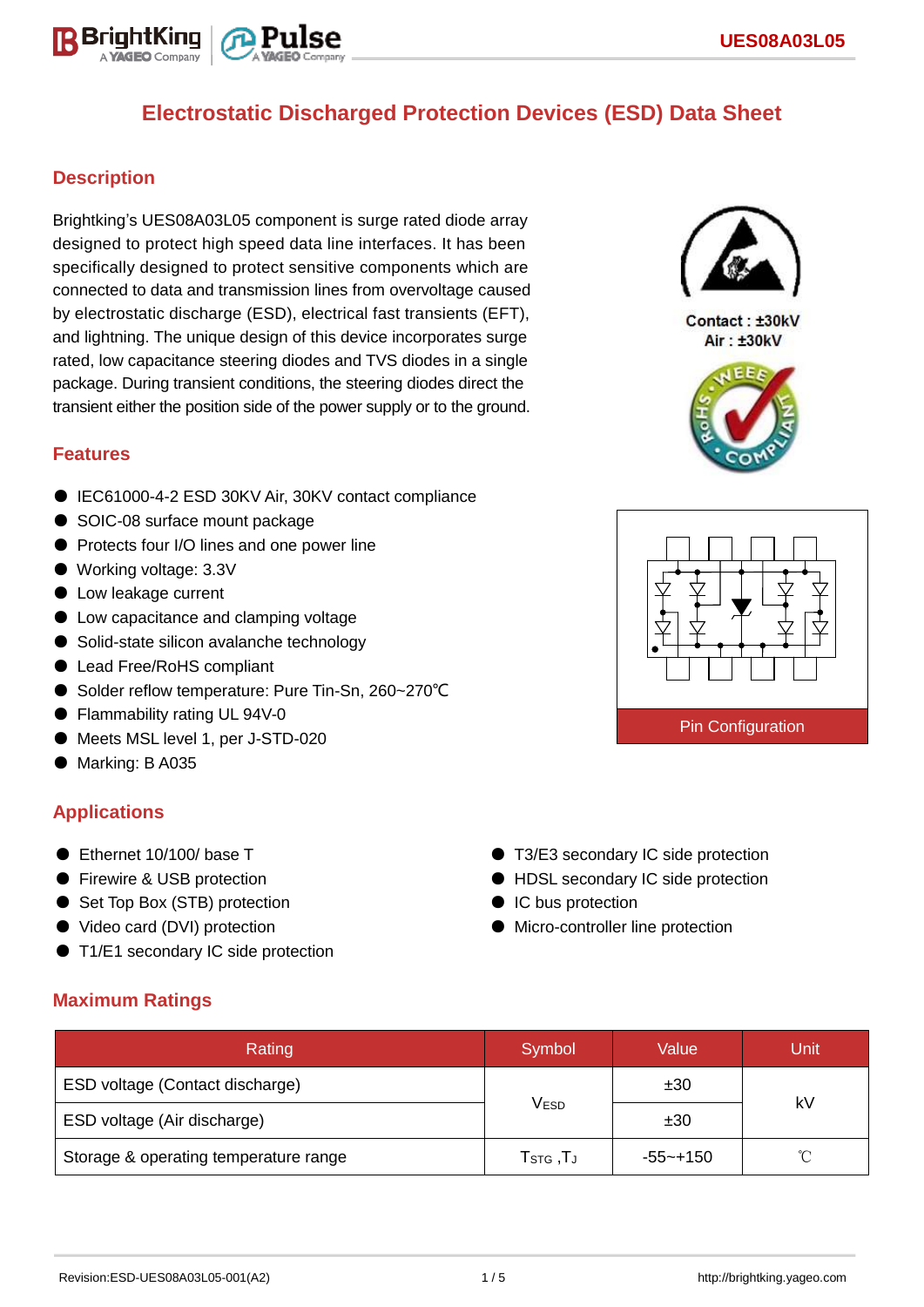

# **Electrical Characteristics (TJ=25**℃**)**

| Parameter                              | Symbol           | Condition                                      | Min. | Typ. | Max. | <b>Unit</b> |
|----------------------------------------|------------------|------------------------------------------------|------|------|------|-------------|
| Reverse stand-off voltage              | V <sub>RWM</sub> |                                                |      |      | 3.3  | V           |
| Reverse breakdown voltage              | $V_{\sf BR}$     | $I_{BR}$ =1mA                                  | 3.5  |      |      | V           |
| Reverse leakage current                | $I_R$            | $V_R = 3.3V$<br>Each I/O pin                   |      |      |      | μA          |
| Clamping voltage ( $tp = 8/20 \mu s$ ) | $V_C$            | $I_{PP} = 1A$                                  |      | 7.5  |      | V           |
| Clamping voltage ( $tp = 8/20 \mu s$ ) | $V_{\rm C}$      | $I_{PP} = 5A$                                  |      | 9.8  |      |             |
| Clamping voltage (tp=8/20µs)           | $V_{\rm C}$      | $I_{PP} = 25A$                                 |      | 25   |      | $\vee$      |
| Peak pulse current (tp=8/20µs)         | $_{\rm lPP}$     |                                                |      |      | 25   | A           |
| Off state junction capacitance         | $C_{J}$          | $0$ Vdc, f=1MHz<br>Between I/O<br>pins and GND |      |      | 5    | рF          |

# **Applications Information**

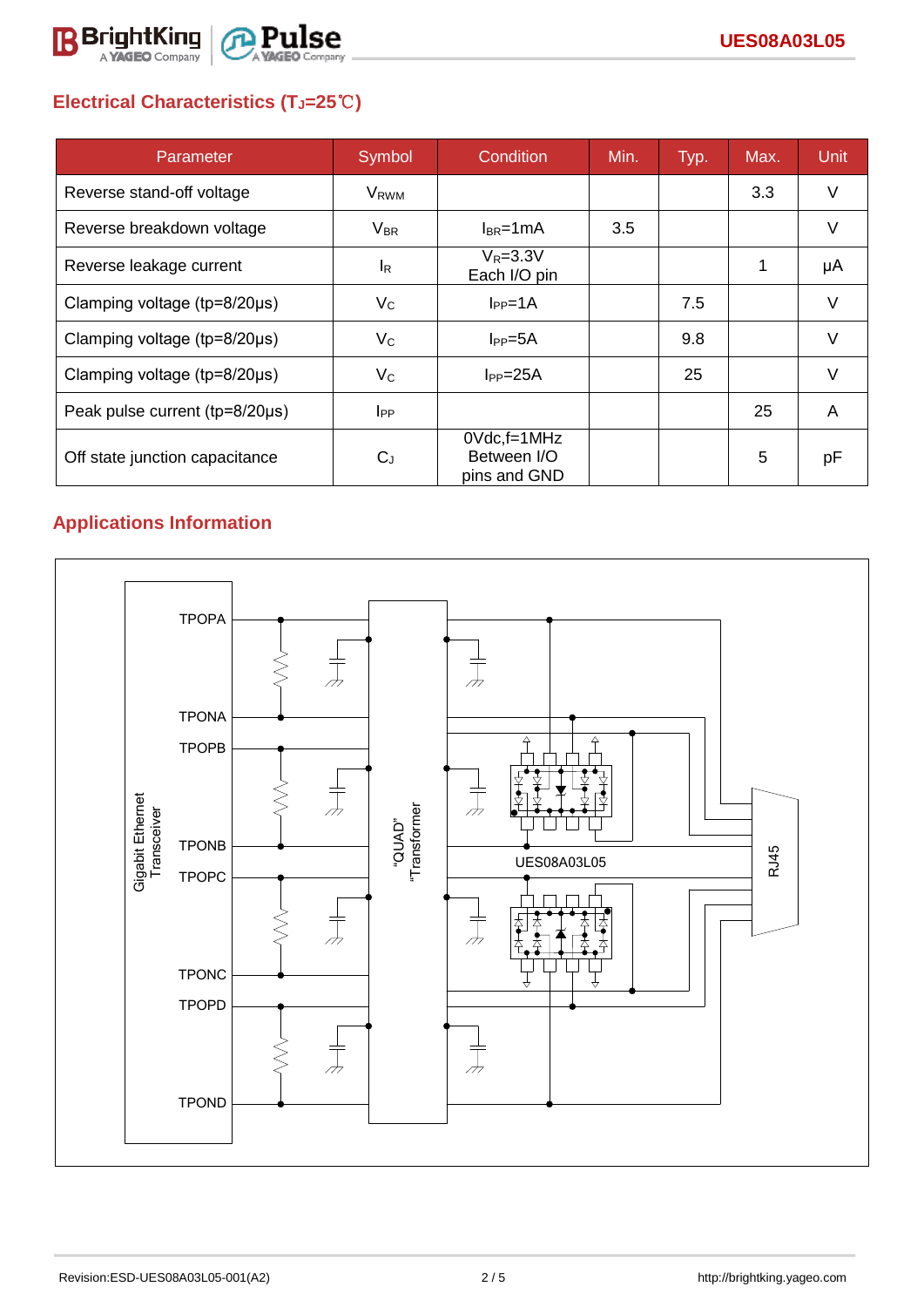

## **Typical Characteristics Curves**



### Figure 3. Capacitance vs. Reverse Voltage



### Figure 1. Pulse Waveforms Figure 2. Clamping Voltage vs. Peak Pulse Current

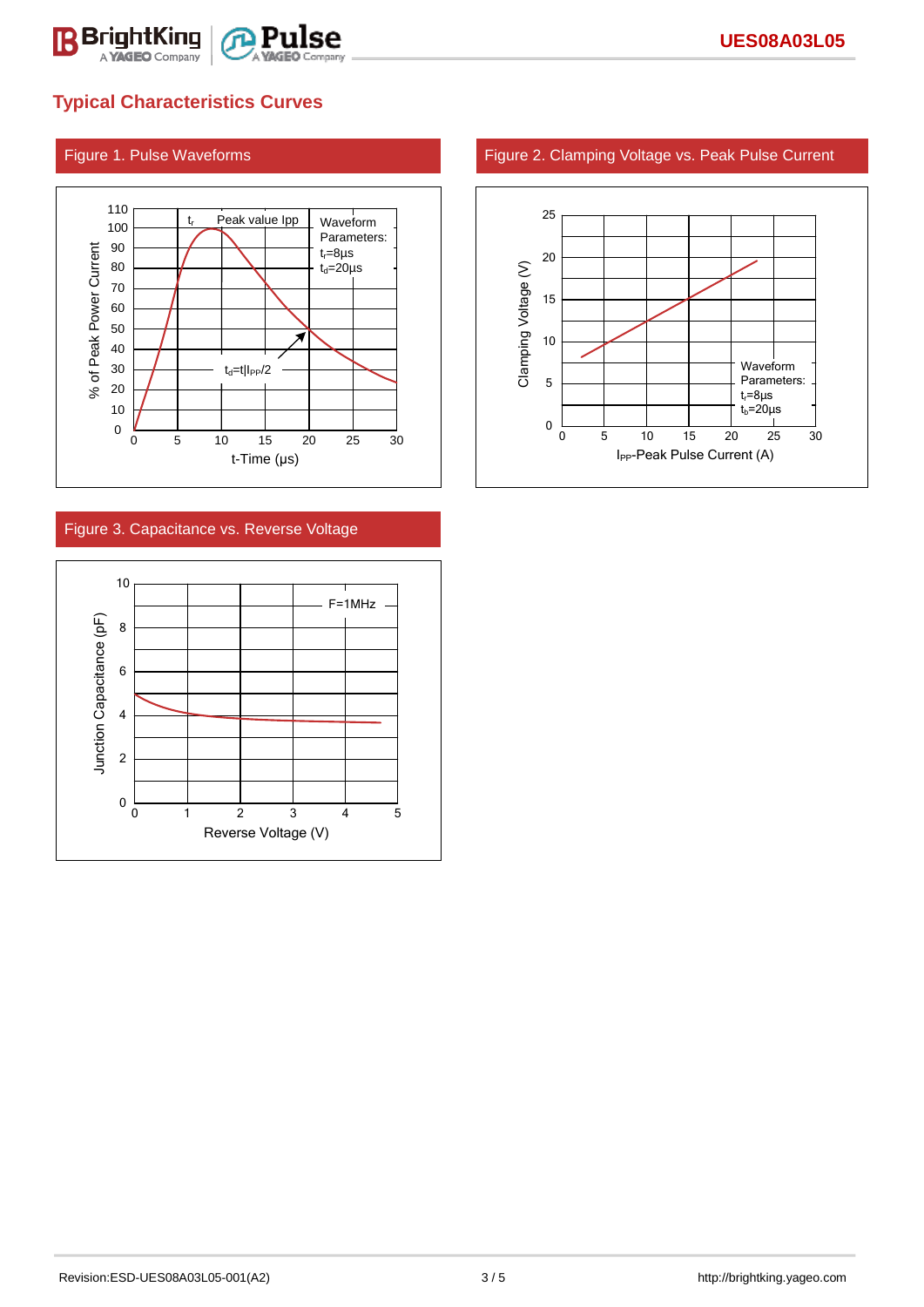

# **Recommended Soldering Conditions**